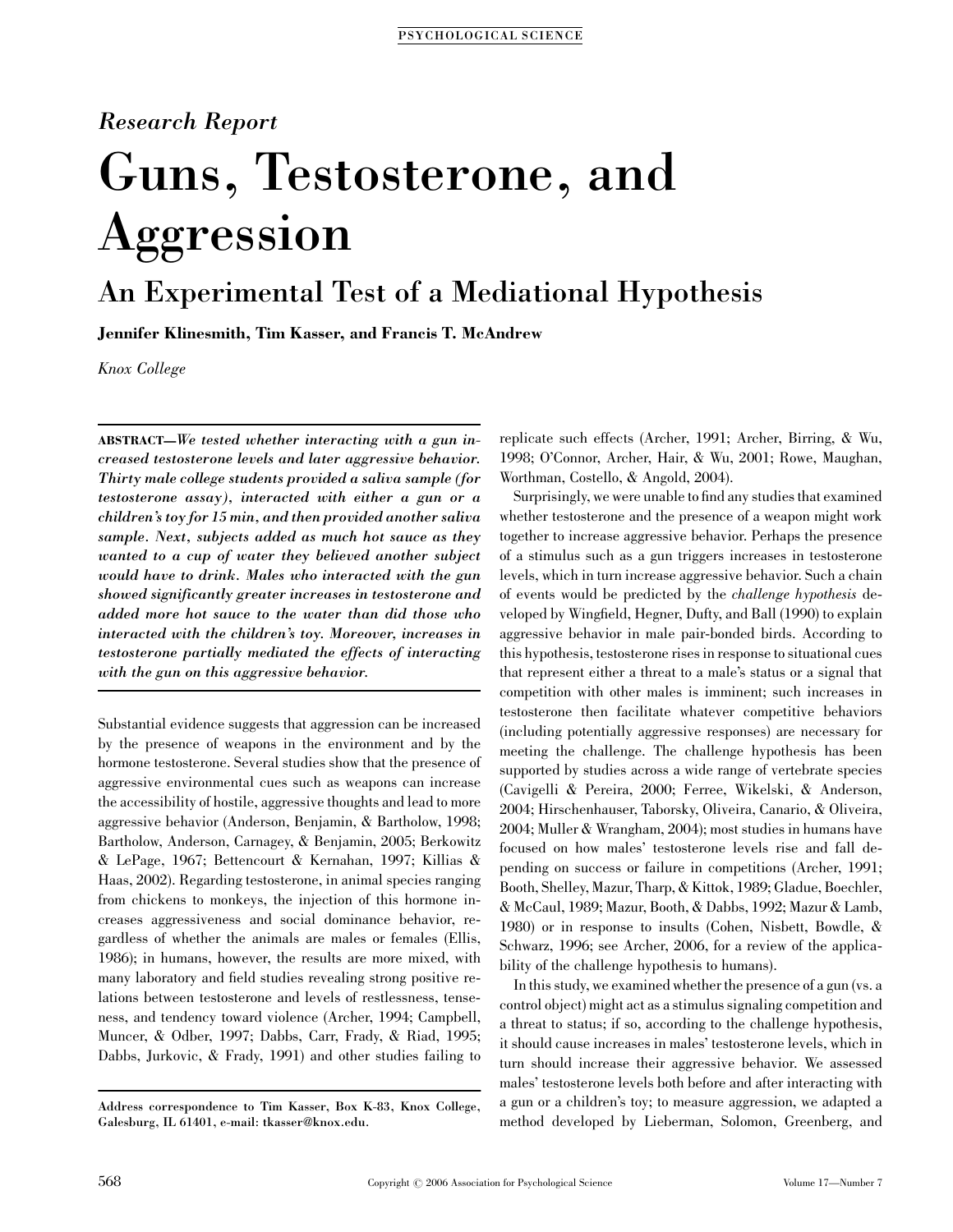McGregor (1999) that gives subjects the opportunity to anonymously put hot sauce in a cup of water that they believe another person will have to drink. We hypothesized that males who interacted with the gun would show both a greater increase in testosterone levels and more aggression than would males who interacted with the children's toy. We also hypothesized that changes in testosterone levels would be correlated with aggression levels and would indeed mediate the effects of interacting with a gun on later aggressive behavior.

#### METHOD

#### Subjects

Subjects were 30 male college students (age range: 18–22) who received extra course credit or a small monetary reward for their participation. All subjects were run during the afternoon or early evening.

#### Procedure and Materials

When recruited, subjects were informed that the study would examine taste sensitivity in males and that they would therefore need to provide saliva for hormone analysis; subjects were asked not to eat, drink, smoke, or brush their teeth for 1 hr prior to testing in order to minimize impurities in the saliva samples. When subjects arrived at the lab, a female experimenter confirmed that the subjects had indeed followed these instructions before she administered consent procedures. Next, participants provided an approximately 6-ml sample of saliva by spitting into a cup; this saliva was used to assess baseline, or Time 1, testosterone levels.

All subjects were then led into a room containing a television, a chair, and a table with an object and some paper on it. For experimental subjects, the object was a pellet gun identical in size, shape, and feel to a Desert Eagle automatic handgun; for control subjects, the object was the children's game Mouse Trap<sup>TM</sup>. Subjects were told that the study was investigating whether taste sensitivity was associated with the attention to detail required for creating instructions concerning the object. Subjects were therefore asked to spend 15 min handling the object and writing a set of instructions about how to assemble and disassemble it; a drawing of the object was also provided for subjects to label the object's parts. The handgun and children's game were similar in number and complexity of parts.

After 15 min, the experimenter reentered the room, asked the subject to stop working on the instructions, and obtained a Time 2 saliva sample from the subject. The subject was told he would next perform the taste-sensitivity portion of the study. He was given a cup filled with 85 g of water and a single drop of Frank's Red Hot Sauce. The subject was told that the sample had been prepared by a previous subject, was instructed to take a sip of the sample, and was then asked to rate the taste of the sample on a scale provided.

The experimenter left and then returned with a tray containing a cup of 85 g of water, a nearly full bottle of Frank's Red Hot Sauce, and a lid. The subject was asked to prepare a sample for the next subject by placing as much hot sauce in the water as he wanted. He was assured that neither the person who drank it nor the experimenter would know how much hot sauce he had put in the water, as the lid was to be put on the cup after the hot sauce was added. The experimenter then left the room, and the subject signaled when he was finished adding the hot sauce. (Throughout this process, the gun or the game remained in the room.) The cup was then removed from the room, and the experimenter weighed it again to obtain a measure of the amount of hot sauce, in grams, the subject had added to the water. This served as our primary measure of aggression (see Lieberman et al., 1999).

Because of the potentially arousing nature of the experiment, we wanted to ensure that all subjects were reasonably calm when they left the lab. Therefore, all subjects next watched a relaxing video of nature scenes and classical music. Given that subjects had been deceived, we next debriefed them, emphasizing that they should not feel badly about any aggressive behavior they exhibited. Interestingly, several subjects were disappointed when told that the sample of hot sauce and water they had prepared would not actually be given to the next subject. No subjects expressed suspicion as to the true nature of the study.

#### Testosterone Levels

Time 1 and Time 2 saliva samples were stored for 24 hr at room temperature, centrifuged, and then frozen at  $-20$  <sup>o</sup>C until the time of the assay (Erikkson & Von Der Pahlen, 2002). The samples were then brought to room temperature, transferred to Eppendorf tubes, centrifuged for 15 min at 3,000 rpm to remove debris, and then assayed in duplicate using a commercially available microwell kit for testosterone level (Salimetrics, LLC, State College, PA). All samples were assayed in house in a single batch using a standard radioimmunoassay (RIA) procedure under the supervision of an experienced RIA technician; at both Time 1 and Time 2, the duplicates were averaged to yield our measures of testosterone level. The intra-assay coefficient of variation for subjects was 5.3%, and the sensitivity of the assay was less than 1.5 pg/ml from zero for men. Mean Time 1 and Time 2 testosterone levels were 222.59 pg/ml  $(SD = 97.17)$  and 253.92 pg/ml  $(SD = 98.32)$ , respectively. We subtracted each subject's Time 1 level from his Time 2 level to obtain a measure of change in testosterone.

#### RESULTS

Our first hypothesis was confirmed: Subjects who interacted with the handgun showed a greater increase in testosterone from Time 1 to Time 2 (mean change =  $62.05$  pg/ml,  $SD = 48.86$ ) than did those who interacted with the children's game (mean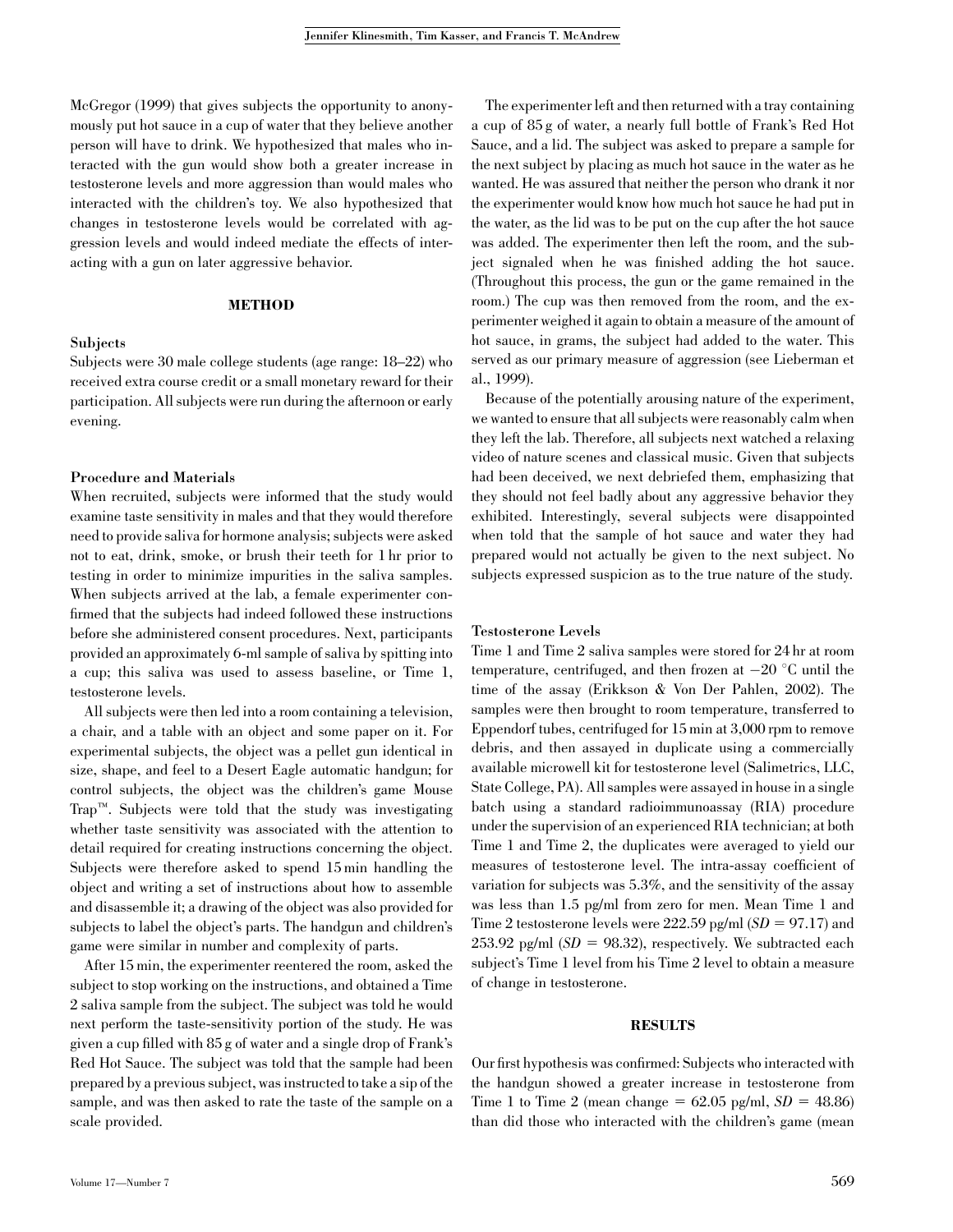change = 0.68 pg/ml,  $SD = 28.57$ ),  $t(28) = -4.20$ ,  $p_{rep} = .99$ ,  $d = 1.53$ . Thus, interacting with the gun increased testosterone levels.

Our second hypothesis was also confirmed: Subjects who interacted with the gun added more hot sauce to the water  $(M =$ 13.61 g,  $SD = 8.35$ ) than did those who interacted with the children's toy ( $M = 4.23$  g,  $SD = 2.62$ ),  $t(28) = -4.16$ ,  $p_{\text{rep}} =$ .99,  $d = 1.52$ . Thus, interacting with the gun increased aggressive behavior.

Our third hypothesis was also confirmed: The amount of hot sauce placed in the cup was positively correlated with changes in testosterone level ( $r = .64$ ,  $p_{\text{rep}} = .99$ ;  $R^2 = .41$ ). Given that all three of Baron and Kenny's (1986) prerequisites for a mediational model were met, we next examined whether the size of the association between the predictor variable (i.e., gun vs. game) and the outcome variable (i.e., grams of hot sauce added) diminished once the effects of the purported mediating variable (i.e., changes in testosterone) were controlled. Indeed, the size of the correlation between group membership (experimental vs. control) and aggression dropped from  $r = -.62$  ( $p_{\text{rep}} = .99$ ) to  $pr = -.36$  ( $p_{\text{ren}} = .91$ ) after controlling for changes in testosterone. Finally, to more stringently test our mediational hypothesis, we computed Sobel's (1982) test for mediation, using the Web site developed by Preacher and Leonardelli (2001). As before, the evidence suggested that the effect of guns on aggression was significantly mediated by changes in testosterone levels, Sobel's test =  $2.09$ ,  $p_{\text{rep}}$  = .93.

#### DISCUSSION

Past research shows that both testosterone and exposure to guns are associated with aggressive behavior, but no studies, to our knowledge, have examined how the two factors might work together. The present results demonstrated that males who interacted with a gun showed a greater increase in testosterone levels and more aggressive behavior than did males who interacted with a children's toy. Mediational analyses suggested that part of the reason that guns increase aggression is that they cause increases in testosterone levels.

Such findings not only are consistent with the challenge hypothesis (Wingfield et al., 1990), but also provide new support for it both by examining a new type of ''challenging'' stimulus and by assessing later aggressive behavior. Additionally, the results provide evidence against some interpretations suggesting that experimental effects of guns on aggression are due to subtle demand characteristics. That is, it seems unlikely that subtle experimenter pressures could significantly increase subjects' testosterone levels; instead, it seems more reasonable to believe that the presence of the gun had this effect.

Future research could explore a variety of avenues for correcting some of the limitations of the present study. For example, would females' biological and behavioral responses to guns be similar to males'? Perhaps they would, as other female animals

act more aggressively when injected with testosterone (Ellis, 1986). But perhaps they would not, as the types of evolutionary challenges faced by ancestral females were different from those faced by males, and thus females may react to guns differently than males. Another topic worthy of further study concerns the fact that subjects in this study only had the opportunity to aggress in an anonymous, rather indirect fashion against an unknown individual. Would the same pattern of results hold if the aggression was directed against a particular individual, or if there was a possibility of retribution from the victim? Finally, would past experience with guns moderate these effects? That is, would individuals who frequently handle guns (such as hunters or soldiers) respond similarly to those with little or no experience with weapons? Previous research (Bartholow et al., 2005) suggests that this may be the case, but a link with testosterone has yet to be established.

In sum, the present study replicates past research showing that exposure to guns may increase later interpersonal aggression, but further demonstrates that, at least for males, it does so in part by increasing testosterone levels. Such findings raise many of the usual questions about whether the presence of guns in modern society contributes to violent behavior. Although our study is clearly far from definitive, its results suggest that guns may indeed increase aggressiveness partially via changes in the hormone testosterone.

Acknowledgments—We thank Heather Hoffmann, Janet Kirkley, Glen Normile, and Neil Schmitzer-Torbert for their assistance. This research was funded by a grant from the Richter Memorial Scholarship Program.

#### **REFERENCES**

- Anderson, C.A., Benjamin, A.J., Jr., & Bartholow, B.D. (1998). Does the gun pull the trigger? Automatic priming effects of weapon pictures and weapon names. Psychological Science, 9, 308–314.
- Archer, J. (1991). The influence of testosterone on human aggression. British Journal of Psychology, 82, 1–28.
- Archer, J. (1994). Violence between men. In J. Archer (Ed.), Male violence (pp. 121–140). London: Routledge.
- Archer, J. (2006). Testosterone and human aggression: An evaluation of the challenge hypothesis. Neuroscience and Biobehavioral Reviews, 30, 319–345.
- Archer, J., Birring, S.S., & Wu, F.C.W. (1998). The association between testosterone and aggression among young men: Empirical findings and a meta-analysis. Aggressive Behavior, 24, 411–420.
- Baron, R.M., & Kenny, D.A. (1986). The moderator-mediator variable distinction in social psychological research: Conceptual, strategic, and statistical considerations. Journal of Personality and Social Psychology, 51, 1173–1182.
- Bartholow, B.D., Anderson, C.A., Carnagey, N.L., & Benjamin, A.J., Jr. (2005). Interactive effects of life experience and situational cues on aggression: The weapons priming effect in hunters and nonhunters. Journal of Experimental Social Psychology, 41, 48–60.
- Berkowitz, L., & LePage, A. (1967). Weapons as aggression-eliciting stimuli. Journal of Personality and Social Psychology, 7, 202–207.